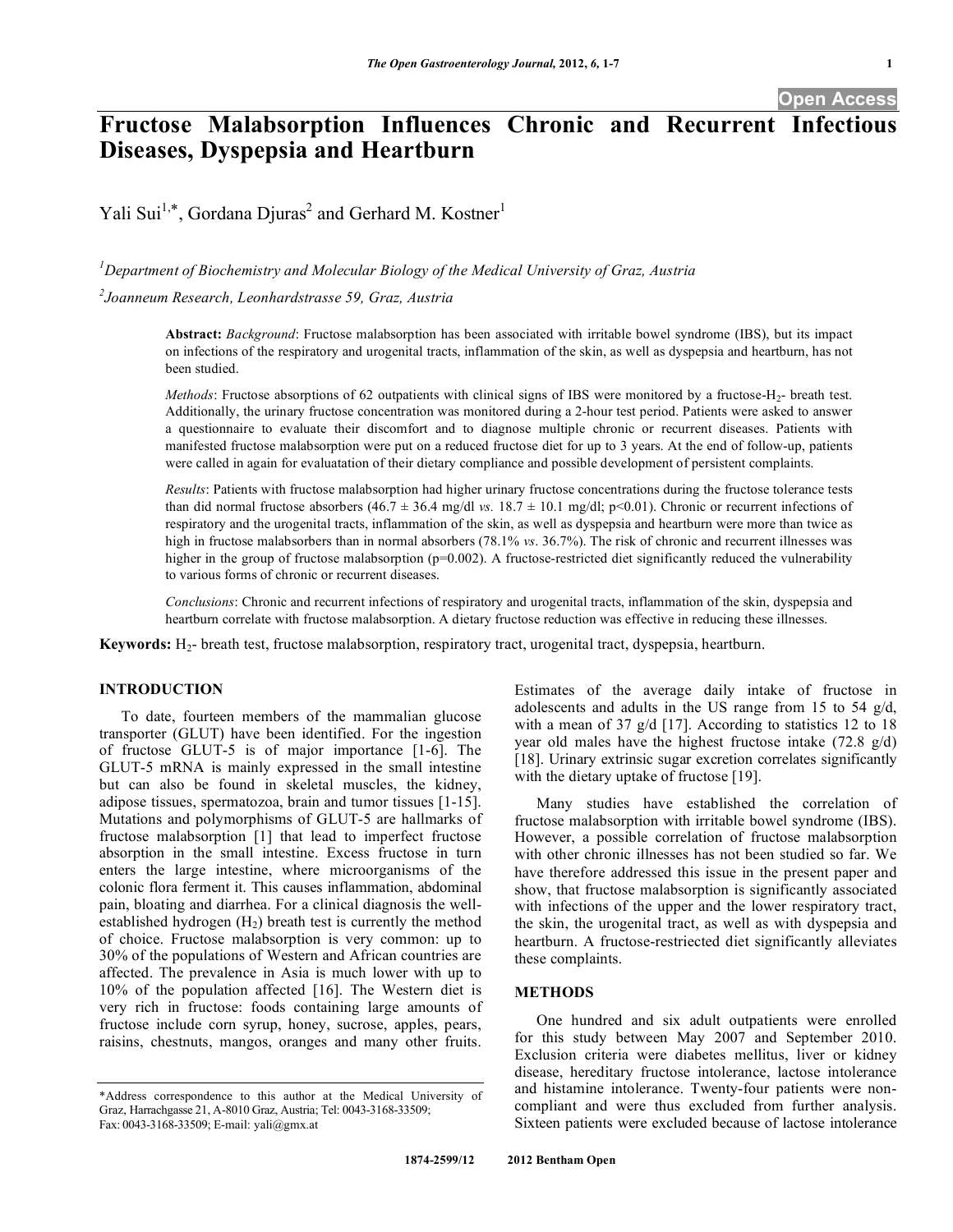and four patients were excluded because of histamine intolerance.

The remaining 62 participants were aged between 21 and 70 years, 48 of them being female and 14 male. All participants have given their consent. We also made sure that the subjects had not taken antibiotics and had not undergone a colonoscopy 2 months previous to the investigation.

#### **Fructose-H2 Breathe Test and Collection of Urine**

On the day of examination the subjects were asked to avoid any food rich in fructose such as corn syrup, honey, fruits, dairy products or vegetables known to cause flatulence (such as legumes, cabbage, onions, garlic or potatoes). On the eve of submission to the fructose tolerance test patients were asked to refrain from meals after 7pm. Furthermore the subjects did not have any breakfast on the day of testing; thus they fasted for a minimum of 12 hours. Before undergoing the H2 breath test, urine samples were collected to measure the initial fructose levels. The first breath sample served as a zero control and was taken before the fructose load. Since the fasting  $H_2$  levels should be <10 parts per million [20], the testing of participants whose  $H_2$  in breath exceeded this value was postponed for another day. Subjects were then given 50 g of fructose, dissolved in 400 ml of tap water. Afterwards the  $H_2$  in breath was monitored every 15 minutes during the first hour and at 30 minutes intervals during the second hour. For the detection of  $H_2$  in breath a portable device (Gastrolyzer, Bedfont Scientific Ltd, Station Road Harrietsham Maidstone Kent ME17 1JA, England) was used. In addition to that urine was collected every 30 minutes for a period of two hours. The amounts of  $H_2$ exhalation after the fructose load were recorded and the differences to the initial levels were calculated. At the end of the two-hour  $H_2$  breath testing period, subjects were asked to report any symptoms like bloating, diarrhea, abdominal pain, or headache for additional documentation.

# **Definition** of an Abnormal **H<sub>2</sub> Breath** Test

An abnormal fructose breath test was defined as an elevation of  $H_2$  in the breath of  $>20$  parts per million (ppm) in the first 3 hours of testing [20]. Patients exhibiting abnormal fructose breath tests were admitted to a reduced fructose-diet scheme.

# **Urine Analysis**

Urine collection started simultaneously with the fructose tolerance H2 breath test. Urine samples were collected at the beginning and then every 30 minutes for two hours and were temporarily stored at 4°C for maximally 4 hrs. 4 ml urine samples were centrifuged for 10 minutes at 4000 rpm and the supernatant was stored at  $-20^{\circ}$  C for further assays. Urine samples with detectable blood contaminations were deproteinized by adding a solution containing 0.33 mol/l of perchloric acid at a ratio of 1:10, the mixture was stirred vigorously and centrifuged before fructose was analyzed.

Urinary fructose assay: For the enzymatic measurement of fructose in urine a spectrophoretic method using a Riele Photometer (PM750L, Germany) was applied. Enzymatic assays contained hexokinase and phosphoglucose isomerase

(D-Fructose and D-Glucose Kit/ Megazyme International Ireland Ltd., Bray Business Park, Bray, Co. Wicklow, Ireland).

# **Monitoring of Chronic Illnesses**

Diagnoses obtained from specialists were divided into five groups: 1. Infection of the upper and the lower respiratory tract; 2. Inflammation of the skin; 3. Recurrent urogenital infection; 4. Dyspepsia and 5. Heartburn. The 25 diagnosed fructose malabsorbers suffering from chronic or recurrent diseases were called in at various periods of time and received a questionnaire for the assessment of their current symptoms. These symptoms were graded according to the following scale: no complaints, no antibiotics or no proton-pump inhibitor; rare complaints, rare antibiotics or proton-pump inhibitor; unstable, but better than previously; unchanged; deterioration. Additionally, patients that reported their usual frequency of fructose consumption were divided into 6 categories according to their compliance to the recommended low-fructose diet: Category I: 90-100% compliant; category II: 80-89% compliant; category III: 70- 79% compliant; category IV: 60-69% compliant; category V: 40-50% compliant and category VI: not compliant at all.

# **Statistics**

The data of this study were analyzed using statistical software R [21], version 2.8.0. A Shapiro-Wilk test [22] was used to test for normal distribution of the parameters. The nonparametric Mann-Whitney U-test [22] was applied to determine if a significant difference between two independent groups existed. For determining the statistical dependence between two parameters the Spearman's rank correlation coefficient was calculated [23]. Comparisons of categorical data were performed by using the Fisher exact test [23]. p<0.05 was considered as significant.

# **RESULTS**

Of 62 participants in this study, thirty-two (mean age of 41.5±10.6 years) exhibited abnormal breath tests with elevated H<sub>2</sub> concentrations of  $> 20$  ppm over basal fasting H<sub>2</sub> values and hence were classified as fructose malabsorbers. The remaining 30 participants (23 females and 7 males aged  $43.4 \pm 12.6$  years) were classified as normal fructose absorbers.

The mean fructose levels measured in urine over a period of 120 min were significantly higher in fructose malabsorbers than in normal absorbers (p<0.01) (Fig. **1**). A peak of urinary fructose concentrations in malabsorbers was observed after 60 min. In the breath test of the fructose malabsorbers the peak  $H_2$  level was reached after 90 min (Fig. **2**). As shown in Fig. (**3**) the mean urinary fructose concentrations did not correlate with age and hydrogen  $(H<sub>2</sub>)$ concentrations.

Twenty-five of the 32 fructose malabsorbers  $(= 78.1\%)$ and eleven of the 30 normal fructose absorbers  $(= 36.7\%)$ suffered from chronic and recurrent diseases. The risk of chronic and recurrent diseases was 6.17 times higher in the group of fructose malabsorbers than in the fructose digesters as calculated by the Fisher's exact test  $(p=0.002)$ . The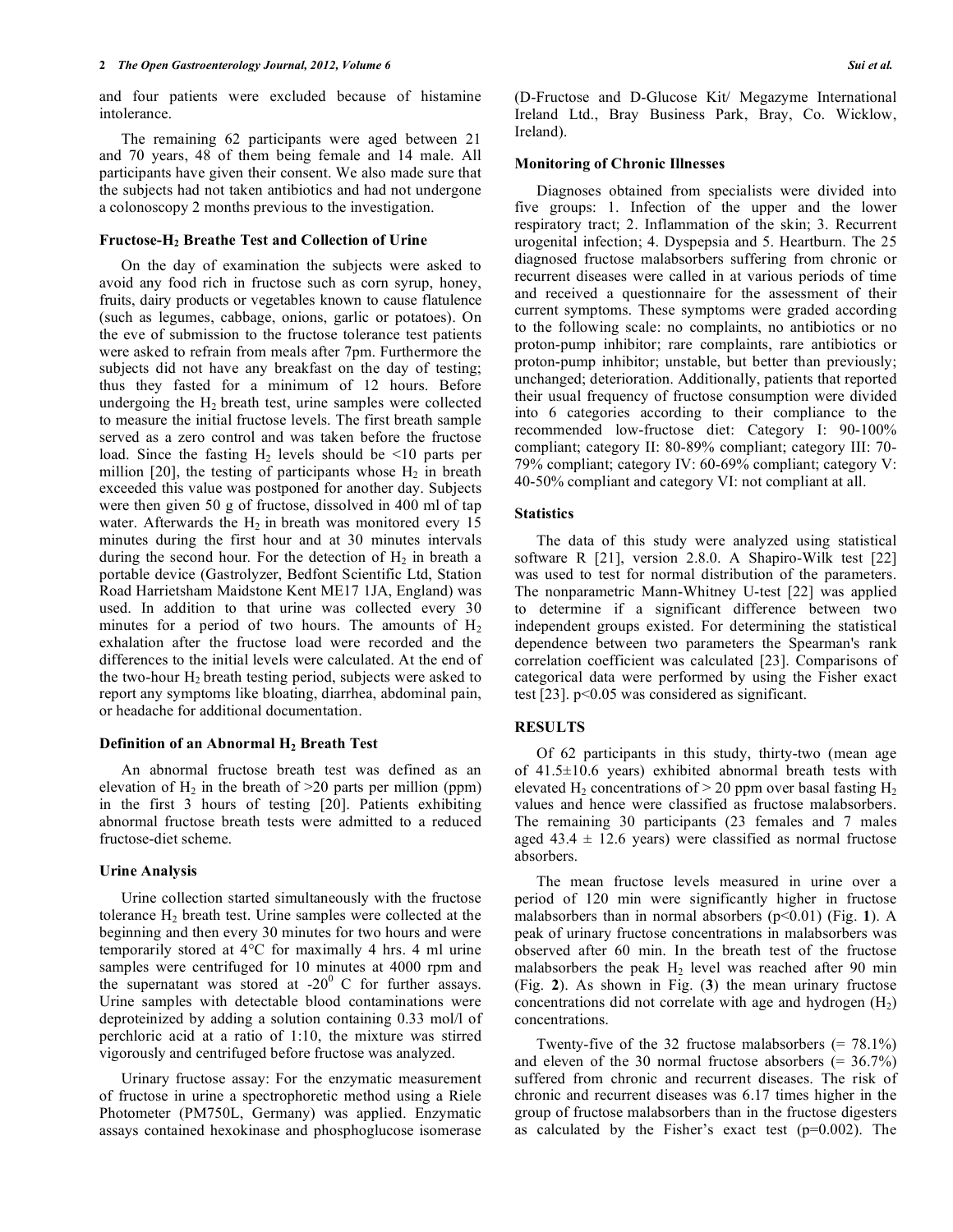

Fig. (1). Urinary fructose levels recorded during the H<sub>2</sub> breath test after intake of 50g fructose. Data from 62 probands (32 fructose malabsorbers) were recorded between 0 and 120 minutes after fructose intake. \* : p< 0.05; \*\* : p< 0.01; \*\*\* : p< 0.001.



**Fig. (2).** Mean urinary fructose levels and mean H<sub>2</sub> concentration of 62 participants during H<sub>2</sub> breath test. **a** : urinary fructose in fructose malabsorption; **b** : H<sub>2</sub> concentration in fructose malabsorption; **c** : urinary fructose in normal fructose absorption; **d** : H<sub>2</sub> concentration in normal fructose absorption.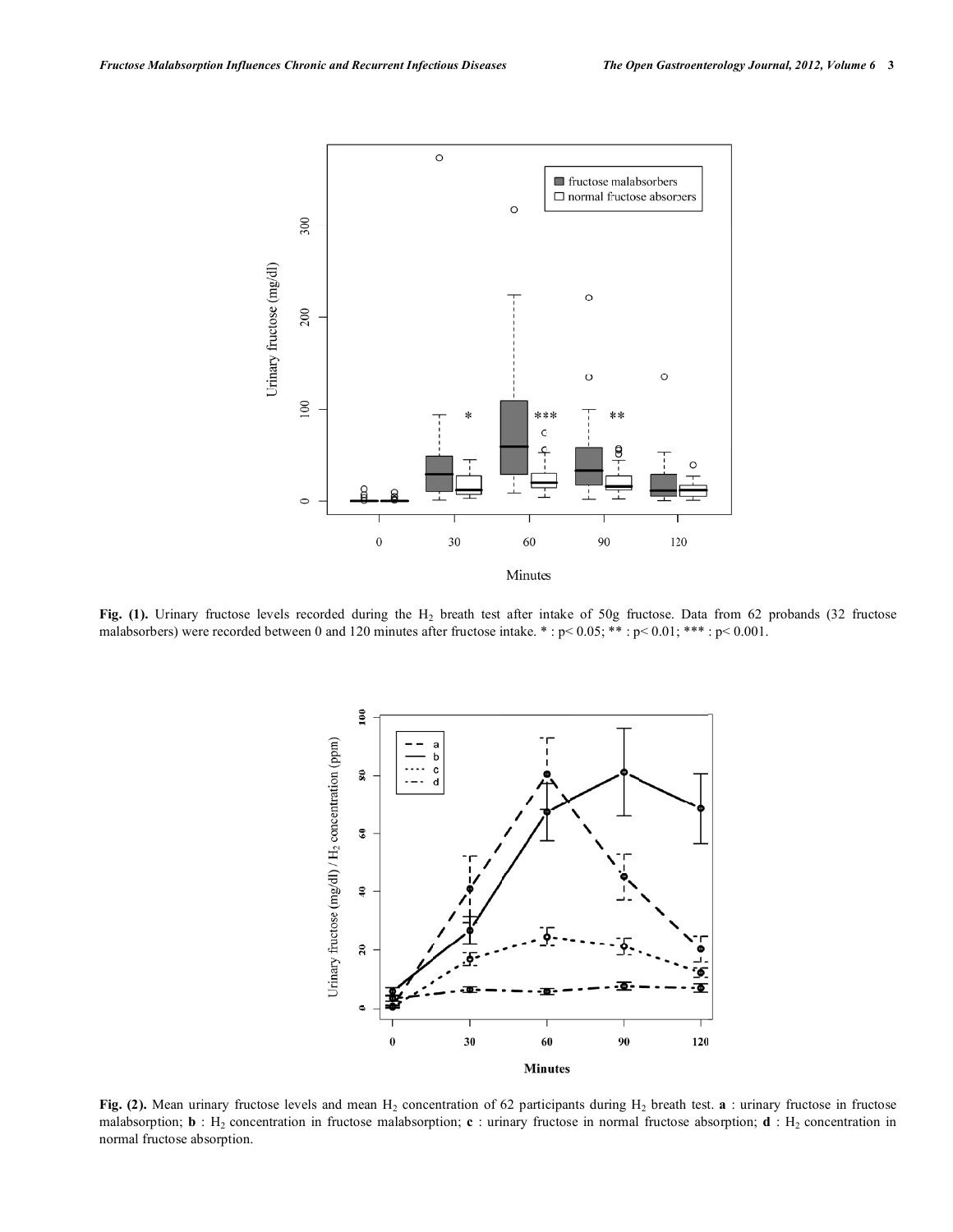

**Fig. (3).** Correlation of mean urinary fructose levels of the 32 malabsorbers with age (left) and hydrogen concentrations (right).

| Table 1. Category and Frequency of 38 Chronic and Recurrent Illnesses Observed in 25 Fructose Malabsorbers |  |  |
|------------------------------------------------------------------------------------------------------------|--|--|
|                                                                                                            |  |  |

|                                           | <b>Bacterial Diseases</b> | <b>Other Illnesses</b> | Total        |
|-------------------------------------------|---------------------------|------------------------|--------------|
| Respiratory infections (Group 1)          | $12(31.6\%)$              | $1(2.6\%)$             | $13(34.2\%)$ |
| Dyspepsia (Group 2)                       |                           | $10(26.3\%)$           | $10(26.3\%)$ |
| Heartburn (Group 3)                       |                           | $4(10.5\%)$            | $4(10.5\%)$  |
| Recurrent urogenital infections (Group 4) | $5(13.2\%)$               |                        | $5(13.2\%)$  |
| Inflammation of the skin (Group 5)        | $3(7.9\%)$                | $3(7.9\%)$             | $6(15.8\%)$  |

\*) The number of fructose malabsorbers was 25, yet some oft them had more than one chronic illness. Thus the sum of observed diseases in the last column is 38 and not 25.



#### Normal fructose absorbers

**Fig. (4).** The frequency of chronic recurrent illnesses in fructose malabsorbers (right) and in normal fructose absorbers (left) increased with the mean urinary fructose level.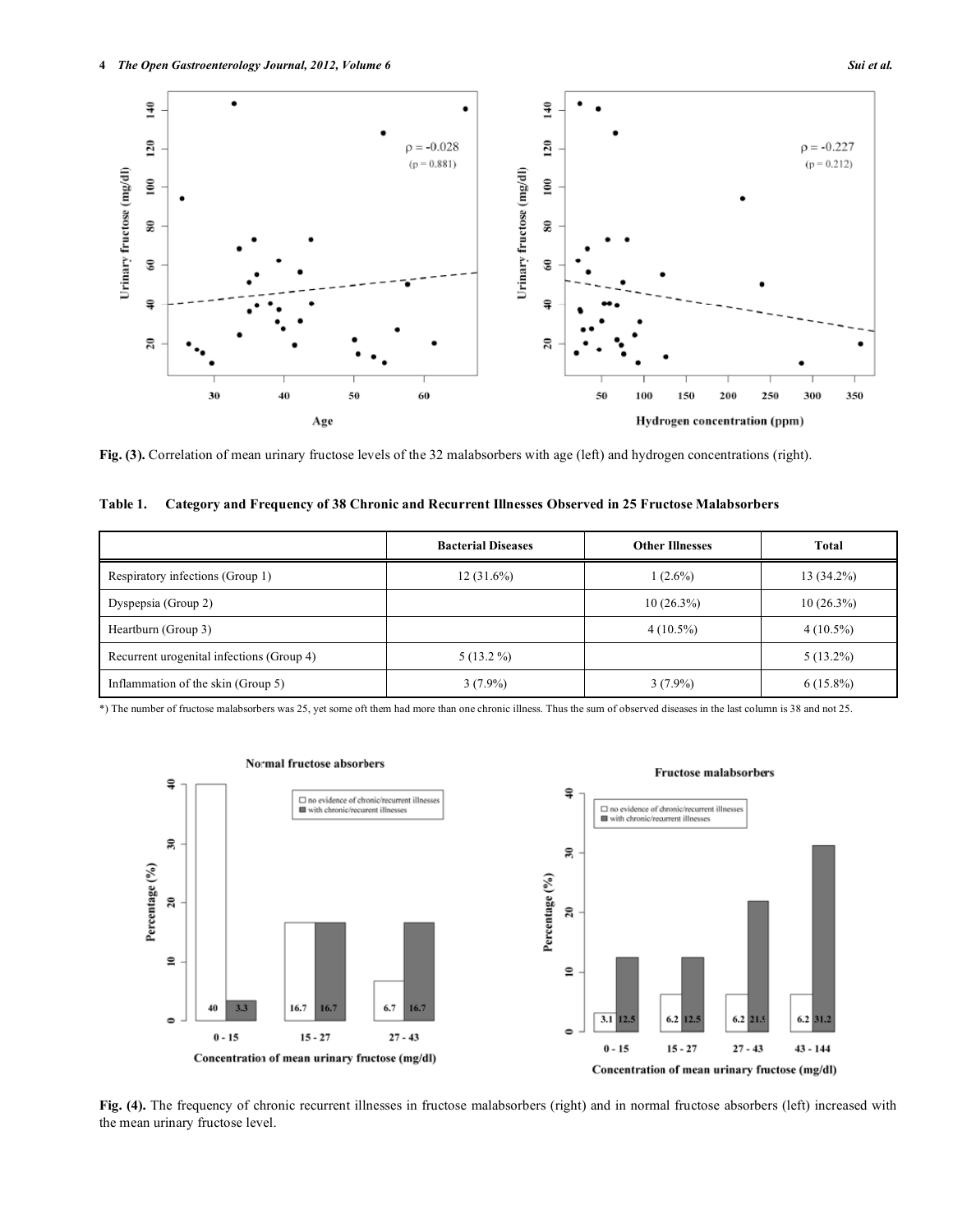

**Fig. (5).** Twenty-five fructose malabsorbers complained about one or more chronic and recurrent illnesses**. Group 1 (Respiratory infections):** six patients had respiratory infections. **Group 2 (Dyspepsia):** three patients had dyspepsia. **Group 3 (Heartburn):** one patient had heartburn. **Group 4 (Recurrent urogenital infections):** two patients had recurrent urogenital infections. **Group 5 (Inflammation of the skin):** one patient had an inflammation of the skin. One patient had a respiratory illness and heartburn. One patient had a respiratory illness and an inflammation of the skin. One patient had a respiratory illness, recurrent urogenital infections and dyspepsia. One patient had dyspepsia and heartburn. One patient had dyspepsia and an inflammation of the skin. One patient had heartburn and an inflammation of the skin. Two patients had recurrent urogenital infections and an inflammation of the skin. Four patients had respiratory illnesses and dyspepsia.



**Fig. (6).** Improvement of complaints in 21 fructose malabsorbers (four patients did not response to the reevaluation) after adhering to the recommended low fructose diet. Numbers in circles relate to the frequency of individual symptoms in the 6 diet categories.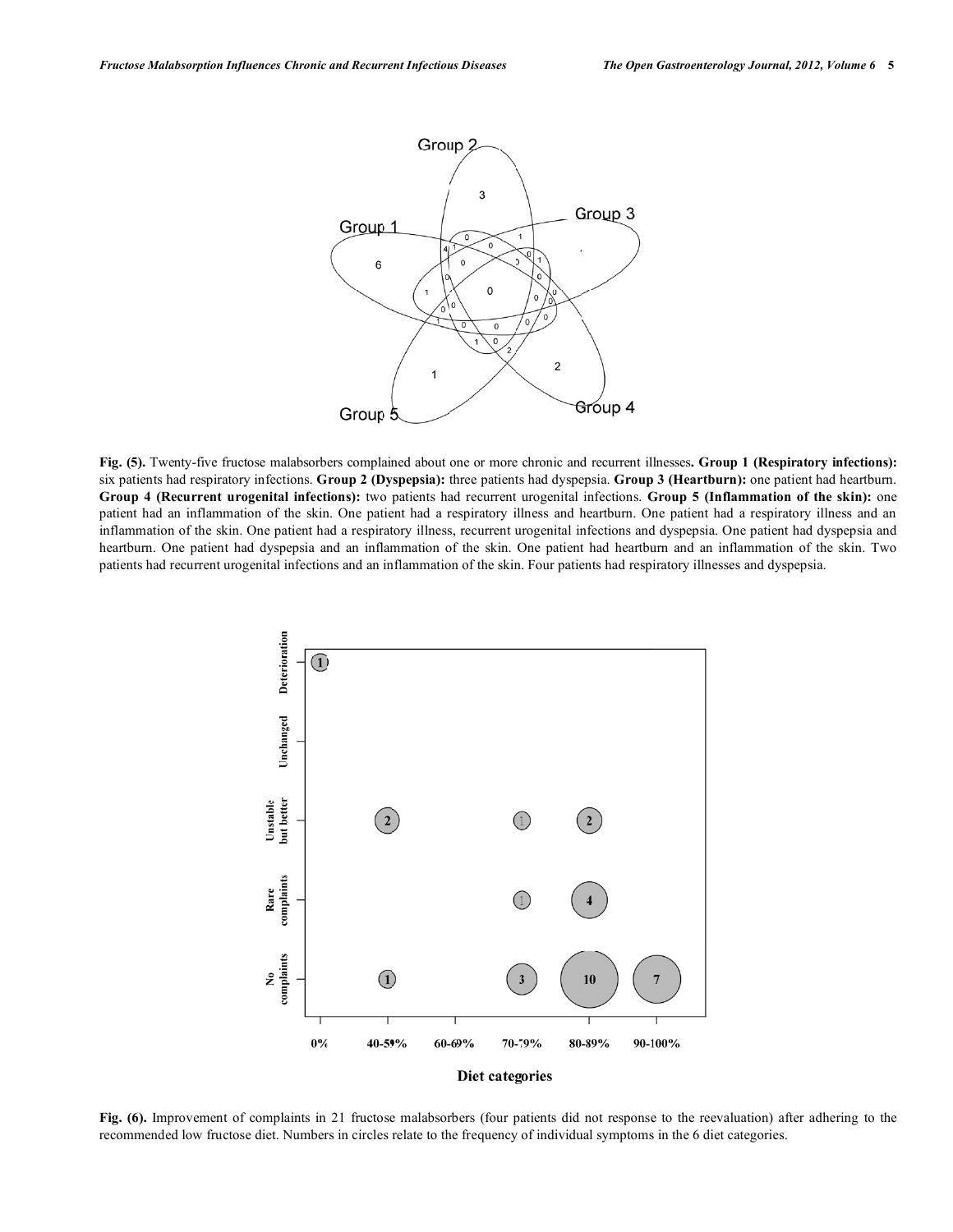typical chronic recurrent diseases observed in fructose malabsorption are shown in Table **1**. Infection of the respiratory tract was the most common recurrent disease in fructose malabsorbers (34.2%), followed by dyspepsia (26.3%), inflammations of the skin (15.8%), recurrent urogenital infections (13.2%) and heartburn (10.5%). The frequency of chronic and recurrent illnesses increased with the mean urinary fructose concentrations (Fig. **4**). Patients frequently showed several complaints simultaneously. Two or three combinations of simultaneous complaints occurred in 48% of patients with fructose malabsorption and 16.7% of subjects with normal fructose absorption. Common combinations were chronic sinusitis with dyspepsia, followed by chronic sinusitis with heartburn (Fig. **5**). Twenty-one participants of the malabsorption group that suffered from chronic and recurrent diseases were re-examined at a later point (between 2 months up until 3 years after the study). Four of them did not respond and one patient did not stick to the recommended diet. The frequency of chronic and recurrent diseases decreased significantly in all groups after the commencement of the low fructose diet: Twenty-one out of the 32 individual symptoms that were recorded upon admission by the 21 fructose malabsorbers were absent after dietary intervention (67.8%). Five symptoms (16.1%) improved significantly. Five symptoms (16.1%) improved, but remained unstable (Fig. **6**). Most patients fell in the 80- 89% dietary compliance category (category II) followed by those in the 90-100% compliance category (category I). The improvement of symptoms correlated strongly with dietary compliance.

#### **DISCUSSION**

The pathophysiology of fructose malabsorption is far from clear. In our study we have observed a much higher urinary excretion of fructose in the so-called "malabsorbers" than in fructose "digesters". The highest concentration of fructose in urine was seen 60 minutes after the 50 g of fructose intake, which was 30 minutes earlier than the hydrogen peak in the breath. According to current concepts, hydrogen is generated from fructose fermentation by colonic bacteria. From these observations we conclude that the fructose is taken up through a passive process in the small intestine into the circulation and in turn enters the urinary system. This may explain why fructose levels in urine were significantly higher in the group of fructose malabsorption (p<0.01) with assumed defects in GLUT-5.

The frequency of the chronic and recurrent infections of the upper and the lower respiratory- and urogenital tract and the inflammation of the skin, as well as dyspepsia and heartburn were significantly higher in the fructose malabsorption group (78.1% *vs*. 36.7 %) than the control group. The malabsorbers had a 6.17-times increase risk in chronic and recurrent diseases. The frequency of the chronic complaints in both groups increased with mean urinary fructose concentrations during the fructose tolerance test. It is believed that in fructose malabsorbers fructose is excreted in large quantities in the respiratory tract, stomach, skin and urogenital organs, where microorganisms convert fructose into different organic acids; for example propionic and butyric acid. We speculate that such metabolites contribute

to the incidence of inflammation, dyspepsia and heartburn. In GP surgeries patients are often subjected to antibiotic therapy because of recurrent infections, some of them are prescribed several antibiotics over a short period of time. We observed that many of them turn into non-compliant patients with respect to the reuse of antibiotics, or proton pump inhibitor therapy for dyspepsia and heartburn. Various studies have shown that the misuse of antibiotics is not only a major cause of bacterial resistance but also one of the major public health problems worldwide. Also, proton pump inhibitors are overused in Europe, Australia and the USA [24-26]. Since our study demonstrates that a reduced fructosediet effectively remedies chronic and recurrent illnesses of different origins, we propose to use this treatment regimen as a first choice therapy for fructose malabsorbers.

#### **CONFLICT OF INTEREST**

Declared none.

### **ACKNOWLEDGEMENT**

Declared none.

#### **REFERENCES**

- [1] Wasserman D, Hoekstra JH, Tolia V, *et al*. Molecular analysis of the fructose transporter gene (GLUT5) in isolated fructose malabsorption. J Clin Invest 1996; 98: 2398-402.
- [2] Burant CF, Saxena M. Rapid reversible substrate regulation of fructosetransporter expression in rat small intestine and kidney. Am J Physiol 1994; 267: G71-9.
- [3] Inukai K, Asano T, Katagiri H, *et al*. Cloning and increased expression with fructose feeding of rat jejunal GLUT5. Endocrinology 1993; 133: 2009-14.
- [4] Kristiansen S, Darakhshan F, Richter EA, Hundal HS. Fructose transport and GLUT-5 protein in human sarcolemmal vesicles. Am J Physiol Endocrinol Metab 1997; 273: E543-8.
- [5] Hajduch E, Litherland GJ, Turban S, *et al*. Insulin regulates the expression of the GLUT5 transporter in L6 skeletal muscle cells. FEBS Lett 2003; 549: 77-82.
- [6] Godoy A, Ulloa V, Rodríguez F, *et al*. Differential subcellular distribution of glucose transporters GLUT1–6 and GLUT9 in human cancer: ultrastructural localization of GLUT1 and GLUT5 in Breast Tumor Tissues. J Cell Physiol 2006; 207: 614-27.
- [7] Hajduch E, Darakhshan F, Hundal HS. Fructose uptake in rat adipocytes: GLUT5 expression and the effects of streptozotocininduced diabetes. Diabetologia 1998; 41: 821-8.
- [8] Shepherd PR, Gibbs EM, Wesslau C, *et al*. Human.small intestine facilitative fructose/glucose transporter (GLUT5) is also present in insulin-responsive tissues and brain. Investigation of biochemical characteristics and translocation. Diabetes 1992; 41: 1360-5.
- [9] Kayano T, Burant CF, Fukumoto H, *et al*. Human facilitative glucose transporters. Isolation, functional characterization, and gene localization of cDNAs encoding an isoform (GLUT5) expressed in small intestine, kidney, muscle, and adipose tissue and an unusual glucose transporter pseudogene-like sequence (GLUT6). J Biol Chem 1990; 265: 13276-82.
- [10] Litherland GJ, Hajduch E, Gould GW, Hundal HS. Fructose transport and metabolism in adipose tissue of Zucker rats: diminished GLUT5 activity during obesity and insulin resistance. Mol Cell Biochem 2004; 261: 23-33.
- [11] Mantych GJ, James DE, Devaskar SU. Jejunal/kidney glucose transporter isoform (Glut-5) is expressed in the human blood-brain barrier. Endocrinology 1993; 132: 35-40.
- [12] Burant CF, Takeda J, Brot-Laroche E, *et al*. Fructose transporter in human spermatozoa and small intestine is GLUT5. J Biol Chem 1992; 267: 14523-6.
- [13] Funari VA, Herrera VLM, Freeman D, Tolan DR. Genes required for fructose metabolism are expressed in Purkinje cells in the cerebellum. Brain Res Mol Brain Res 2005; 142: 115-22.